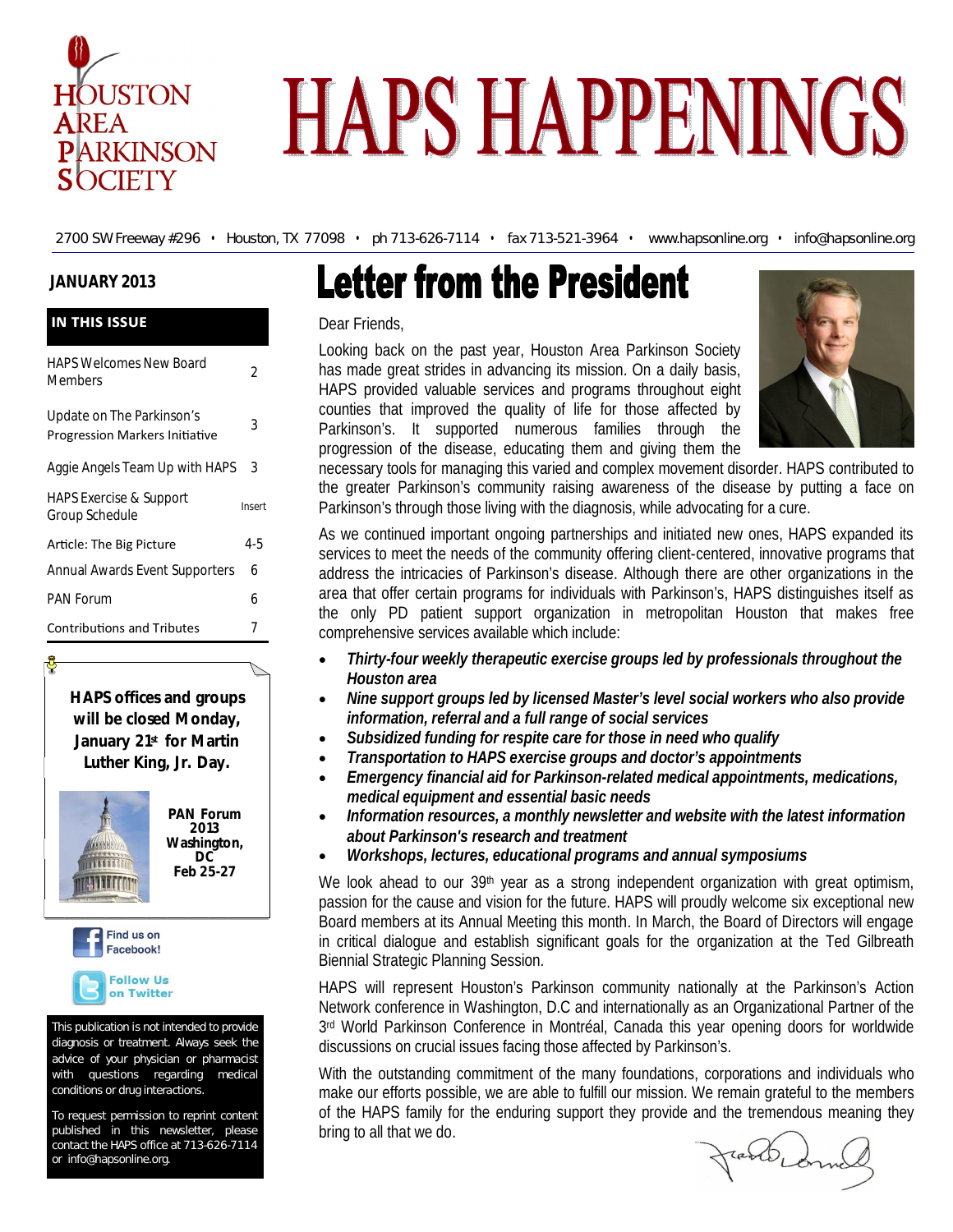## **Welcome New HAPS Board Members!**



**JOYCE GILBREATH** is a native Houstonian who received a BBA with a major in Marketing from The University of Houston in 1968. After taking time off to raise a family, Joyce later changed careers and entered nursing school at The University of Texas Health Science Center and earned a Bachelor of Science in Nursing in 1987. She worked at M. D. Anderson Hospital as an R.N. and Research Nurse in the Leukemia Service for 10 years, before retiring in 1997. Since retirement, Joyce has been involved with several volunteer organizations and travels annually to villages in Guatemala to provide health services with *Faith in Practice*. For the past 10 years, she has been involved with HAPS along with her late husband and former HAPS Board Member, Ted.



**JIM NICKLOS** has been the President of Nicklos Drilling Company since 1997, with a longtime career in the oil, gas and drilling industry. He received his Bachelor of Science from University of Colorado, Boulder in 1971 and went on to become CEO and President of Nicklos Oil and Gas Company/Nicklos Drilling Company through 1986. Since then, he has founded, developed and sold various drilling companies. In addition to his career achievements, Jim currently serves on the Houston Ballet Foundation Board of Trustees as Chairman of Finance and has been a Stages Repertory Theatre Board Member for over a decade where he previously served as President and Chairman of Finance.



**MARK OHLS** is a Residential Mortgage Banker of twenty-two years, currently employed by Houston Capital Mortgage. He was born and raised in Houston and graduated from University of Texas in 1978. Mark is a member of The Church of St. John the Divine Episcopal where he serves as a member of the Associate Vestry and is also a member of the Finance Committee of Christian Community Services Center. Mark has previously volunteered at Texas Children's Hospital, The Beacon of Christ Church Cathedral's Health and Outreach Ministries, American Heart Association and American Cancer Society. He is married to wife Carla Neff Ohls and the two are parents of twenty-four year old twins, Laura and Harrison.



**TERRY K. SATTERWHITE, M.D.** is the former J. Ralph Meadows Professor of Internal Medicine at The University of Texas Health Science Center at Houston. He attended medical school at Bowman Gray School of Medicine, Wake Forest University and post graduate training in internal medicine and infectious diseases at Emory University and Vanderbilt University. He joined the faculty at The University of Texas Medical School at Houston in 1974 serving as Medical Director at Hermann Hospital. Terry received numerous honors, including the Distinguished Physician Award from Hermann Hospital and the Benjy F. Brooks, M.D. Outstanding Clinical Faculty Award from The University of Texas Medical School at Houston Alumni Association. He is Professor Emeritus at The University of Texas Medical School at Houston.



**RANDI SMITH** has been an active volunteer for multiple non-profit groups benefitting Parkinson's Disease since her father was diagnosed just over 12 years ago. In June 2012, Randi launched her neckwear line, B.Necil, which includes ties, bowties and pocket squares, with each design supporting a particular cause, one of which is Parkinson's disease. Outside of Randi's involvement with several other non-profit organizations, Randi serves as Vice President of Leasing at PM Realty Group. Prior to joining PMRG, she spent two years at Grubbs & Ellis Company where she earned the 2006 Rookie of the Year award. Randi is also an active jazz vocalist performing in the greater Houston area.



**MICHAEL YOUNG** is Director of Corporate Real Estate, Facilities, and Records Information Management for Houston-based independent power producer, Calpine Corporation. Originally from the Midwest, Michael moved to Texas over three decades ago. Outside of his devoted work ethic, he enjoys spending his leisure time in the company of his friends, family and dog, Atticus. Michael has been an avid supporter of HAPS since he ran the Chevron Houston Marathon for HAPS in 2008 in honor of his close friend, Doug Benzuly, raising over \$8,000. He continued his support of the organization by helping Doug launch the annual fundraiser, "Playing for Parkinson's," which benefits HAPS.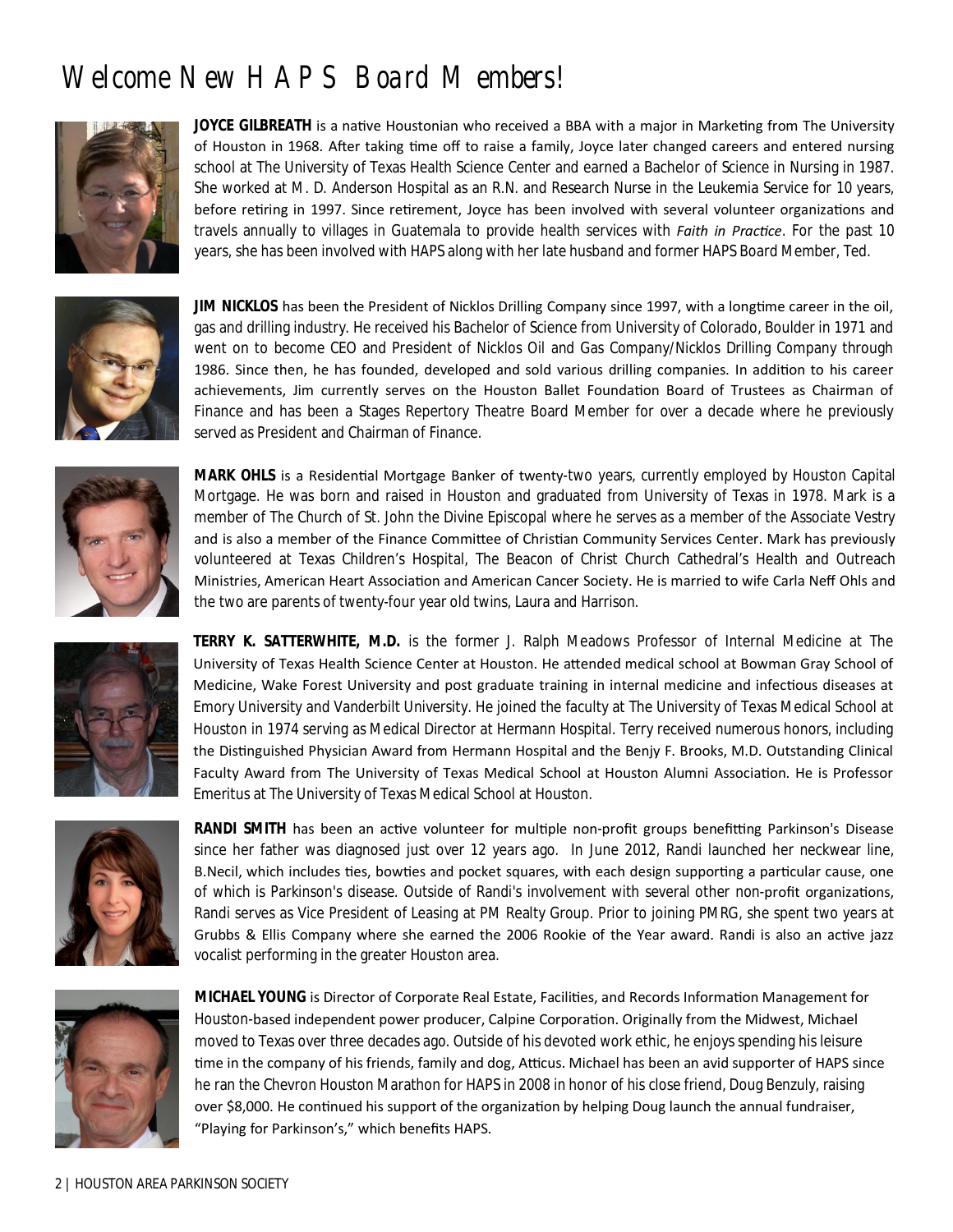



Play a Part in Parkinson's Research

### **Update on The Parkinson's Progression Markers Initiative**

The Parkinson Disease Center and Movement Disorder Clinic at Baylor College of Medicine is a clinical site for the Parkinson's Progression Markers Initiative (PPMI), the first-ever large-scale study exclusively focused on identifying and validating Parkinson's disease biomarkers. Biomarkers are critical to accelerating the development of disease-modifying therapies that can transform patients' lives.

A biomarker is a substance, process or characteristic in our bodies that is associated with the risk or presence of a disease, or that changes over time in a way that can be linked to the progression of a disease. Reliable and consistent biomarkers allow scientists to predict, objectively diagnose and monitor diseases as well as definitively determine which medications work and which do not. There is no currently known biomarker for the progression of Parkinson's.

Currently, Parkinson's patients only have treatments that temporarily alleviate symptoms. If a biomarker is found through PPMI, researchers will have a critical tool to aid the quest for disease-modifying therapies that can slow or stop the progression of the disease.

#### **PPMI Is Making Progress**

Since its inception two years ago, PPMI is making progress. The study is being conducted at 24 sites across the United States, Europe, and Australia, and has recruited more than three-quarters of the needed 600 PD and control participants.

In addition, the scientific community at large now has access to the largest repository of PD data and biological samples collected to date. Researchers are taking advantage, and have already begun to analyze biological processes taking place in PD that could lead to verified biomarkers. PPMI data has been downloaded more than 35,000 times by over 200 scientists across 28 countries worldwide; 1,500 biospecimens are also now available for laboratory study.

Of course, PPMI is still in its early stages—many study participants have only completed the first few months of the study, which will last up to five years. As more follow-up visits take place, scientists will be better able to refine their analyses through comparative analyses of longitudinal data (data taken at specific intervals over a period of time).

There is still work to be done to fully recruit PPMI, an important step in ensuring the study's success. Specifically, the study seeks people who have been diagnosed with Parkinson's but who have not yet started taking medication. Also, men without Parkinson's over the age of 55 and women without Parkinson's over the age of 65 are also needed to serve as controls. Participants' health will be closely monitored by experienced doctors and nurses. They will be compensated for travel and time in the study, and their privacy will be closely guarded. Most importantly, they will have the personal satisfaction of being part of a study that could help speed a cure for Parkinson's disease.

Visit www.michaeljfox.org/PPMI to learn more about the study. For information about PPMI at Baylor, contact Christine Hunter at 713-798-3951. If you don't qualify for PPMI, you can still help spread the word to people who might be interested in participating.

## **Aggie Angels Team Up with HAPS in Marathon to Raise Awareness of Parkinson's**

*Aggie Angels* is the hostess group for Men's and Women's Basketball at Texas A&M. They promote and attend all basketball games in the Bryan/College Station area as well as participate in many local philanthropic events. HAPS was an easy choice for the *Angels* after Texas A&M head basketball coach, Bill Kennedy, was diagnosed with early-stage Parkinson's disease in 2011. Inspired by Coach Kennedy, the *Angels* decided to give back to the community by raising money, educating college students about PD and showing support for the Aggie Athletic family. This year, four members of the *Aggie Angels* will be running the half marathon on January 13<sup>th</sup>, along with 38 others cheering from the



side lines as they fundraise for HAPS and awareness of Parkinson's. You can support the Aggie Angels or any Marathon fundraiser now through February 15<sup>th</sup> by going to www.hapsonline.org and clicking the marathon donation button. Thank you Angels!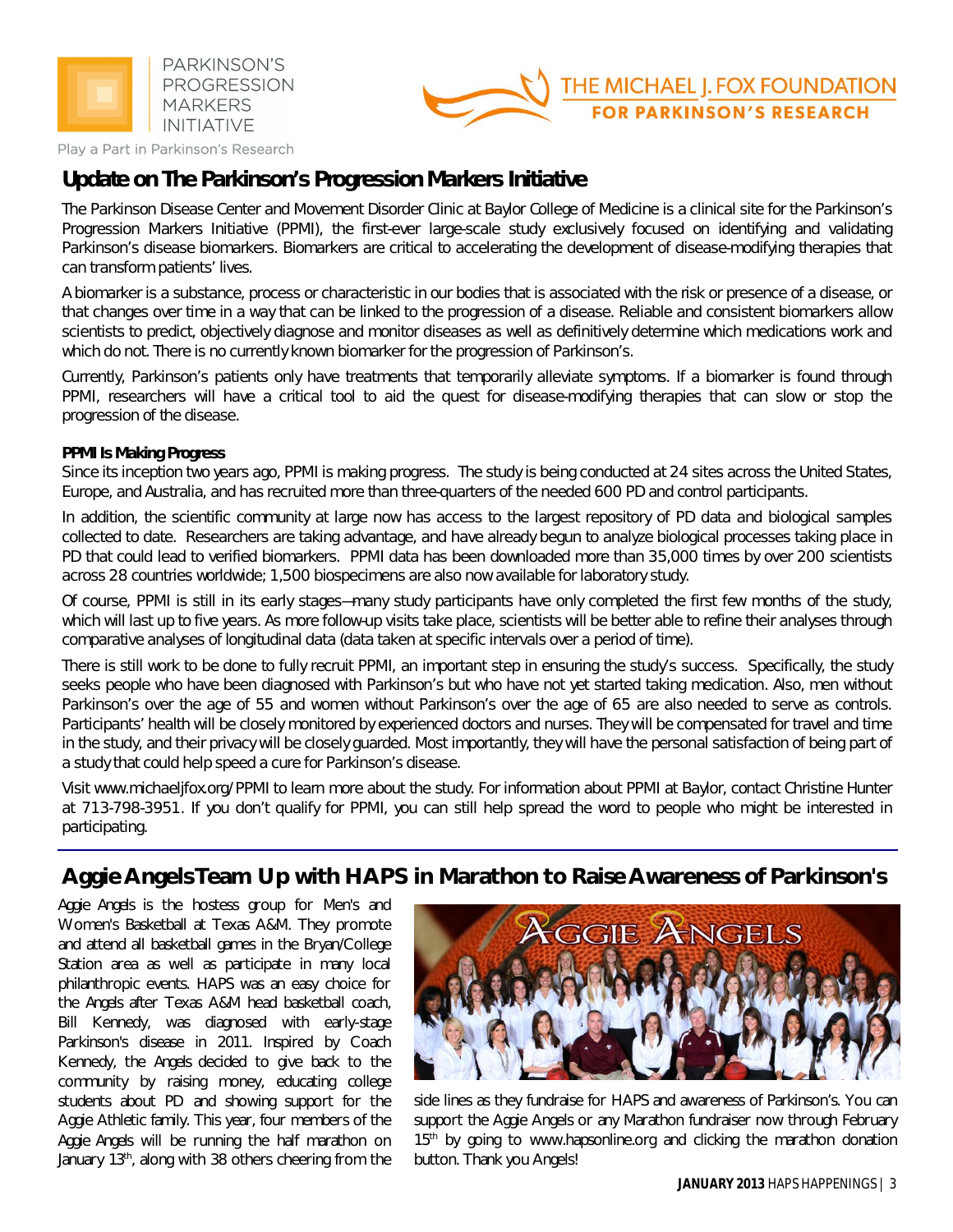## **The Big Picture: Studying Populations to Understand Parkinson's By Beate Ritz, MD, PhD**



Despite the significant progress we have made in diagnosing and treating Parkinson's disease (PD), many basic questions remain unanswered. Among them: How many

people have Parkinson's disease? What puts people at risk of developing PD? Are there some groups — for example, people who live in certain geographic locations, or are of particular ethnic backgrounds — who are more likely than others to develop PD? Are people being diagnosed with Parkinson's more frequently than before? Are there toxins in the environment, or aspects of people's lifestyle, that contribute to PD? And the elusive "holy grail," is there anything that could prevent it?

Epidemiologists approach these problems by studying large groups of people over long periods of time. They use these data to formulate a picture of who gets certain health conditions, and to investigate whether chemicals, or foods and health habits, among other things, might cause disease or protect against it. The answers they receive can help us to understand, treat and — in the long run — prevent many health conditions, including Parkinson's disease.

#### **Getting at PD Risk and Protective Factors**

Through epidemiological studies of this kind, we do already have some basic information about how many people live with Parkinson's, and who has a higher risk of developing it.

For example, in the United States, studies have shown that in the population aged 60 years or more, about one percent — or five to 10 adults per thousand — have Parkinson's. That makes PD the second most common neurodegenerative disease after Alzheimer's.

We know some other things about people who are more or less likely to develop Parkinson's disease. These factors include the following:

 Age is the chief risk factor for Parkinson's. As the number of people over age 60 increases, an increasing number of people will be diagnosed with PD.

PD is more common in men. About 60 percent of people with PD are male and 40 percent are female.

 PD is more common among whites than it is among blacks, or among people of Asian ancestry.

 People who have Parkinson's report that they smoke less and drink less coffee than do other people. But we

do not know whether long-term use of caffeine or nicotine may prevent PD or whether people with PD may simply stop drinking coffee or smoking in the early (or preclinical) phase of PD. Or could it be that these behaviors are part of what some doctors hypothesize to be "a Parkinson's personality?"

Research has suggested other factors that may reduce PD risk, although these are not proven. They include taking anti-inflammatory medications and statins; exhibiting high blood levels of uric acid; and eating foods rich in antioxidants, or taking supplements. Research also suggests factors that may increase the risk of developing PD, including living in a rural area, working as a farmer, and drinking well water. Stronger evidence points to occupational and general exposure to pesticides, and perhaps exposure to certain metals and to PCBs (organic chemicals), as increasing the risk of PD.

We discovered these associations by looking at behavioral and health data, from thousands of people, that originally had been collected over many decades for another purpose altogether. In one example of this type of research, researchers set about gathering health information regularly on more than 8,000 men of Japanese ancestry who lived in Hawaii in 1964, with the purpose of studying heart disease. But the scientists also followed these men for other aspects of health, including Parkinson's diagnoses. In the 1990s, looking back at almost 30 years of records, researchers compared the 149 men who had developed PD with others in the group. They found that the men who were smokers or who consumed caffeine at the beginning of the study were less likely to have developed PD than were the others. Later studies bolstered these observations.

It is important to remember that these risk factors, generally do not necessarily cause Parkinson's disease. But they can help us understand how it develops. Knowing the agents that may be harmful to dopamine neurons may help us find ways to reduce our exposure to them. It can help us to better understand how toxins may increase the risk of developing PD, and thereby help us to identify new targets for treatments.

#### **The Importance of Disease Registries**

So far, epidemiologists interested in PD have had to rely mainly on large long-term studies that were designed to study other illnesses. Why are there so few studies and databases designed for Parkinson's?

One reason is that in the United States, there is no centralized place for recording cases of Parkinson's as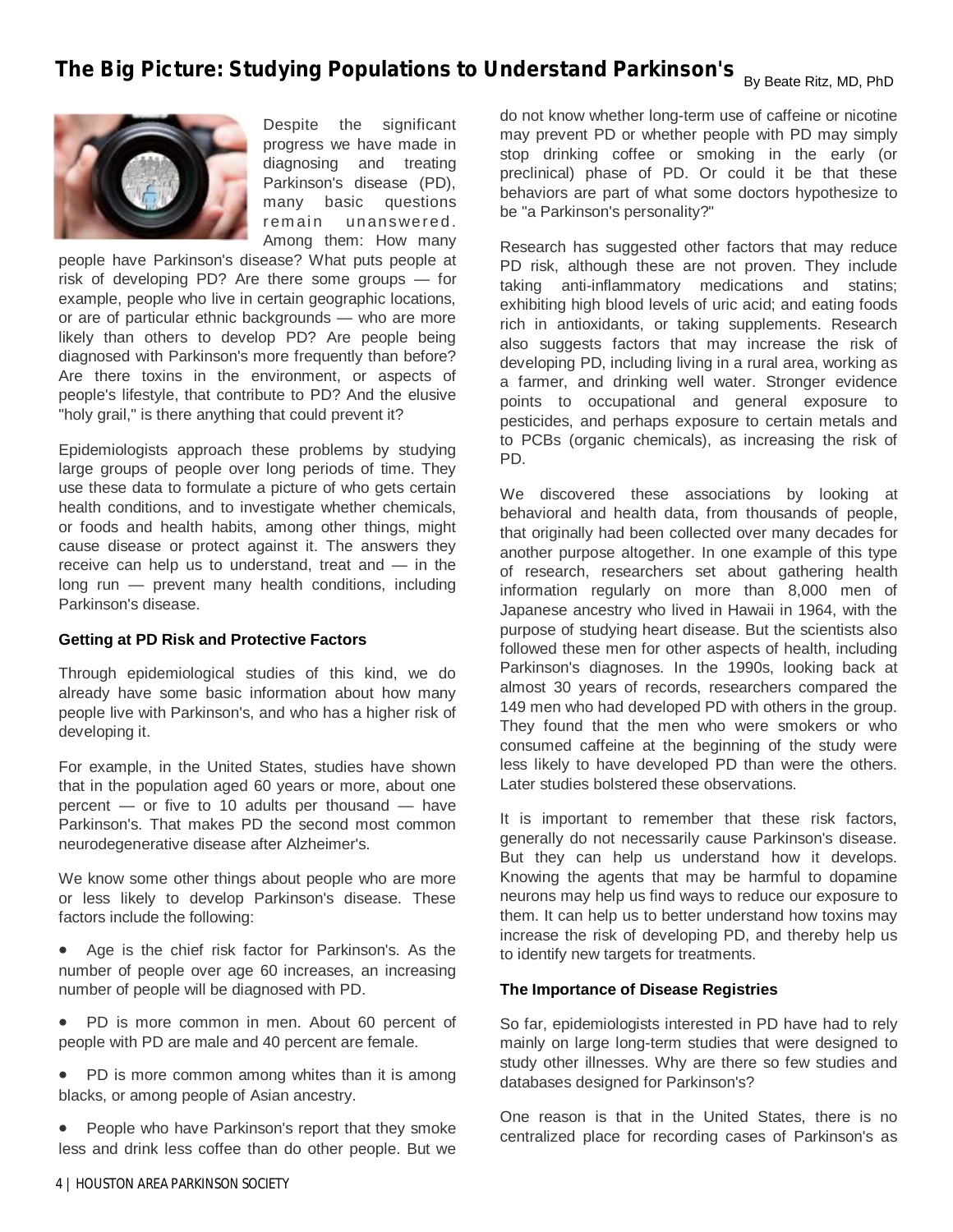there are for many other diseases. A second reason is that gathering information about cases of PD is more difficult than for many other diseases. For example, if you want to find out the ages at which people die from strokes, you can look at death certificates. If you want to see who has cancer, the diagnoses will be confirmed by pathologists' reports. But PD often is not listed on death certificates and PD diagnoses are not always accurate. Unless a person with PD has been diagnosed by an experienced movement disorder specialist, there's a strong chance of PD being confused with diseases such as Multiple system atrophy (MSA), Progressive supranuclear palsy (PSP), or Essential Tremor.

In countries with national health care, it is theoretically easier to assess the prevalence of PD. But even here there are problems — for example, numbers cannot be easily compared country-to-country because different methods have been used to identify PD. Even in a small country like Norway, which has universal health care, centralized record-keeping and well-trained physicians, a recent study showed that tremor disorders were often misdiagnosed as PD by non-specialists.

To truly understand PD, we need a focused approach ideally, a disease registry that includes confidential information on health and other characteristics (for example, employment and residence) for everyone with PD who lives in a large county, state or country.

#### **California Parkinson's Disease Registry**

In 2004, in an effort to begin gathering data on PD in a well-defined US population, I worked with a group of collaborators — including Greg and Ann Wasson, Mark Siegel, and Drs. Caroline Tanner and J. William Langston  $-$  to pass a law establishing the California Parkinson's Disease Registry. The law mandates the Department of Health to register cases of PD in a confidential database, and it requires health care providers to report cases to the registry. But it too has faced challenges — a key one being that the law forbids the expenditure of state funds to run the registry itself!

In 2007, with many colleagues, I began a pilot project to develop this registry. We focused on three counties in California's Central Valley, which is the nation's most productive agricultural region. We chose this area in part because we wanted to investigate a suspected association between pesticide exposure and PD. It took months of legwork to contact health care facilities and physicians treating people with PD; to encourage their participation; and then to recruit people in the registry to participate in our research.

Following up on mounting evidence that pesticide exposure increases PD risk, one of our first projects with the registry was to look at people who live close to fields

that had been sprayed with the fungicide maneb and the herbicide paraquat. We found that these people had an increased risk of developing PD. In a later study, we found that people whose workplaces were near fields sprayed with these pesticides, as well as the fungicide ziram, had an increased PD risk. People who both lived and worked near fields sprayed with pesticides had the highest PD risk. People who were diagnosed with PD at younger ages had higher exposures to pesticides — both at workplaces and at home.

In another project, we followed 233 people recently diagnosed with PD for five years, to investigate why it is that some people with Parkinson's live for many years without much change in their movement symptoms, whereas others decline rapidly. This long-term study allowed us to compare the genes of "fast progressors" and "slow progressors." One important result of the study was the identification of genetic variations that may help predict the course of a person's PD and suggest a way in which we can identify people with PD who will benefit the most from early treatment.

In a fairly short time, with a PD registry representing only part of our state, we have already accumulated strong scientific evidence both to support changes in environmental regulations and to suggest pathways to developing neuroprotective agents (that is, agents that can protect neurons from dying in PD). These results underscore the need for more comprehensive PD registries in California and elsewhere.

#### **What You Can Do**

If you are a person with PD, you can make a contribution to research by contacting a PD registry, if there is one near you. If you live in the majority of states that don't have registries, you can volunteer for studies and encourage people without PD to do the same. The biggest impediment to observational studies is recruiting volunteers who don't have PD. We need to include their survey responses and DNA samples, so that we can compare their histories to those of people with PD and find the differences.

Studying populations makes it possible to get at some of the most fundamental questions of research — the who, when and why of Parkinson's — and you can be a part of this process. We cannot do it without you!

**This article was originally published in the Winter 2013 edition of the Parkinson's Disease Foundation (PDF) quarterly newsletter, News & Review. It is reprinted, in its entirety, with permission from PDF. For other publications, please visit www.pdf.org.**

Texas does not have a PD registry, but you can contact Parkinson's Disease Foundation at www.pdf.org to learn more about existing registries or www.parkinsonsaction.org for information about the National Neurological Diseases Surveillance System Act under consideration by Congress.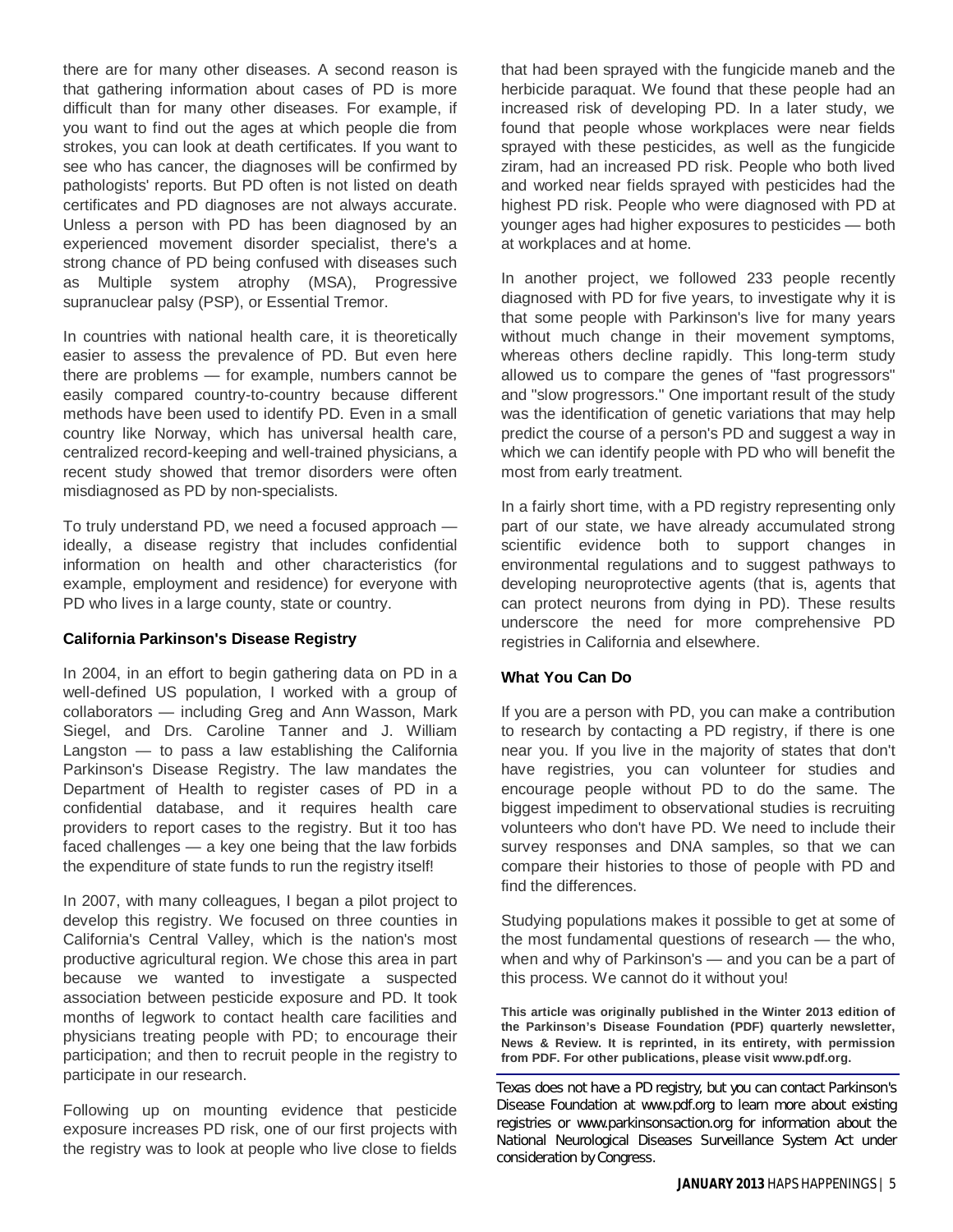## **CHANGING the face of PARKINSON'S**

In the December edition of HAPS Happenings, we discovered after going to print that a section of the list of supporters was inadvertently left out. We sincerely apologize for this oversight and are republishing the list in its entirety as we again thank all of those whose support made the 2012 Annual Awards Event such a huge success.

**FRIENDS**

#### **PLATINUM**

Easterly & Associates

#### **GOLD**

Nina and Joe Brown Terry Huffington and Dr. Ralph Dittman Jo and Jim Furr & Gensler Drs. Ellin and Robert Grossman Gail and Mike Hendryx Linda and John Kennedy Department of Neurosurgery, The Methodist Neurological Institute John and Binky Stephenson Strom Valobra Jewelry Leslye and David Weaver

#### **SILVER**

Ellen and Frank Donnelly Jessica and Vean Gregg Dr. and Mrs. Joseph Jankovic Mildred C. Kerr Yung Yung and Eugene Lai Biba and Jon Parker Ann and Hugh Roff Jerry W. Bailey & Rose Metal Processing Martha and Terry Satterwhite Mya Schiess, M.D., UT MOVE United Airlines The Zamora Family

#### **BRONZE**

Mary Kay and Bob Casey Dr. Stanley Fisher Melinda and Wayne Rose TTI Home Health Care

#### **COPPER**

Joan and Stanford Alexander Mary Shinn and Richard Andrassy Carolyn and Ron Bernell Georgene and Dr. Thomas R. Brandon Agatha and Erich Brann Marianna and Chris Brewster Bryan Calvin Smith Insurance Helen and Don Bryan Alice and Aubrey Calvin Mary Catherine and Gus Cezeaux Bob Cruikshank Aimee Ennis Enterprise Bank SK and Marie Fay Evnochides Paula and Louis Faillace Kathleen and Al Fenoy Maureen Goddard Kathy and Keith Grady Sheila and Stuart Jacobson Dr. Joohi Jimenez-Shahed and Mr. J. Ernesto Jimenez Ann and Arthur Jones Harriet and TrueƩ LaƟmer Dan and Meg Streeter Lauck Dr. Laura Marsh Dr. and Mrs. Greg McLauchlin Medtronic Activa DBS Judy and Jim Nicklos Vera and William Ondo Lila Rauch Regina Rogers Leslie and Ashwin Viswanathan Joan and Temple Williams Renée and Larry Wright

Betty C. Bellamy Doris and Larry Bernard **Betty Bernell** Laurence Bernell P.G. and T.G. Braly Nancy and Jim Brasher Judge and Mrs. Harold DeMoss, Jr. Madhureeta Achari and William Dixon Frank Donnelly III Laura Donnelly Cathy and ScoƩ Dotson Peggy and Bert DuPont Stephen Feinstein Yvonne and Edward Forney Deborah Wandel Francis Susan and Ellis Freitag Joyce Gilbreath Greg Grant Deborah Hendryx Pam and Bo Howard Katy and Josh Huss Dayna Doricich and Patrick Jackson Joan and Marvin Kaplan Linda Laudon Mr. and Mrs. William Gentry Lee **Anne and Larry Martin** Layne Mason Dorothy and Joe McLemore Sarah and Doug McMurrey Marti and Quin McWhirter Kimberly Morrell Suzanne Morris Suzanne and Tom Musgrove Paul Nesbitt

Carol and David Neuberger Punky and Wally Penberthy Anna Petrites Rebecca Pradt Wade Rigamonti Marion and Steve Rohleder Rad Sallee Mr. and Mrs. Nicholas Stephens Sandra and Robert Stephens Christopher and Erin Furr Stimming Kim and David Swales Virginia and Gage Van Horn Virginia WaƩ Nelda and Rudy Welch William Weiland Aline and Collie Wilson Faye and Ray Wilson Dr. Dorothy Wong Dr. and Mrs. Byron York Susan and Michael Young

#### **IN-KIND**

Copy Doctor Easterly & Associates Elaine Turner Designs Zach Jankovic John Friedman Flowers Michael McKann Saks Fifth Avenue Martha and Terry Satterwhite Randi Smith Society for the Performing Arts United Airlines Valobra Jewelry

## Parkinson's Action Network ORUM П **IG**

**February 25-27, 2013 Washington Plaza Hotel Washington, D.C.** 

The PAN Forum is a three-day conference held in Washington, D.C., bringing together Parkinson's advocates from across the nation. Attendees gather to learn the latest in public policy and research in Parkinson's disease. Working together, Forum attendees increase awareness of Parkinson's and learn to advocate for better treatments and a cure.

The 2013 Forum will feature:

- panel discussions about *telemedicine*, the *drug development pipeline*, and *exciting new research* in Parkinson's disease;
- a panel allowing attendees to learn more about the national Parkinson's disease organizations;
- **Christopher P. Austin, M.D.,** director of the newly formed National Center for Advancing Translational Sciences at the
- National Institutes of Health;
- **Davis Phinney**, former professional cyclist and person living with Parkinson's;
- and the 2013 **Postdoctoral Investigator Poster Session** and Samuelson Reception.

For more information about the PAN Forum or if you want to register to attend go to www.panforum.org or call 1-800-850-4726.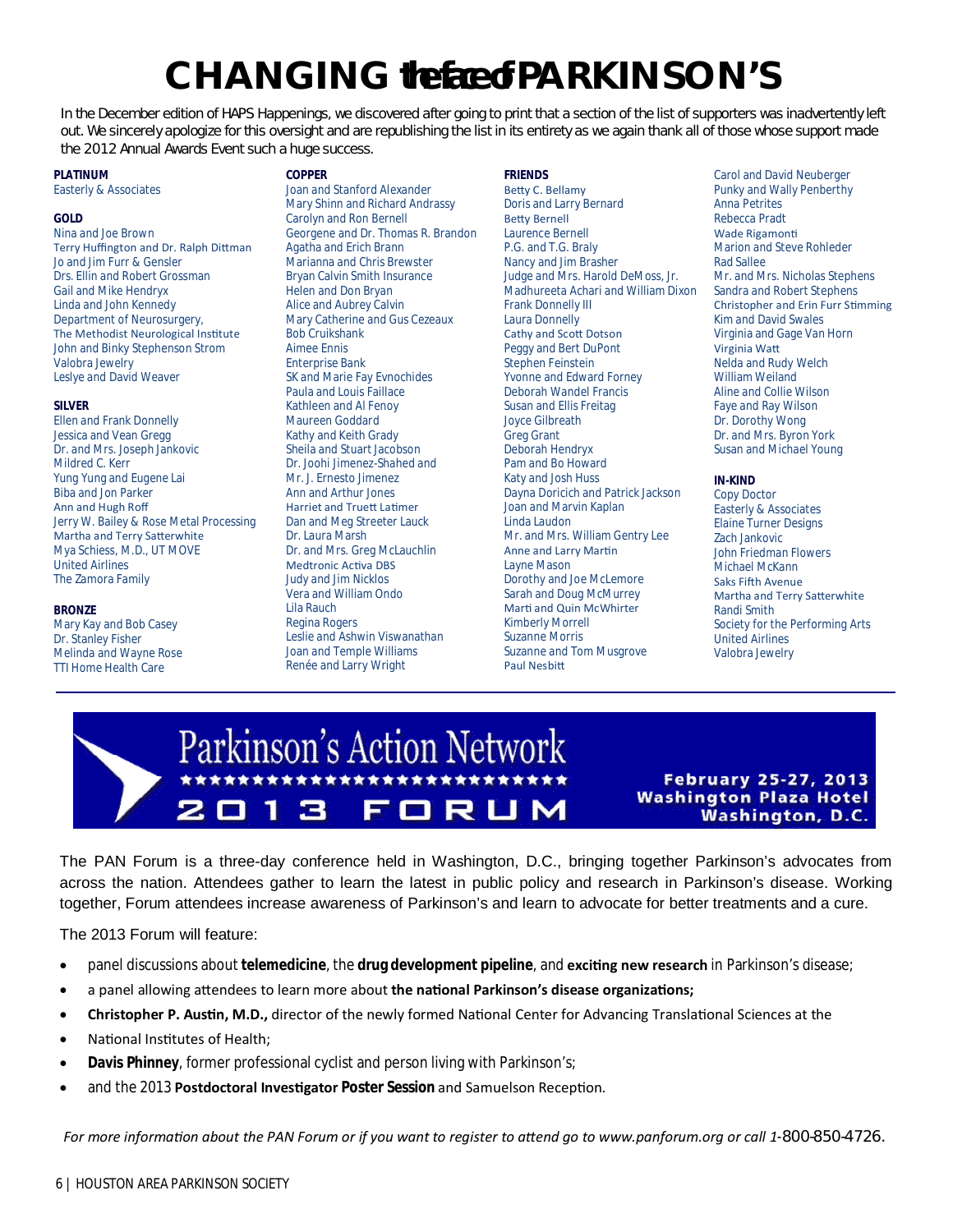# CONTRIBUTIONS

We are extremely grateful to the following individuals for their generous support of HAPS. Without the continued support of our donors, none of our programs or services would be possible.

#### **IN MEMORY**

**Glenn Bermann** Diane and Charles Newman Jill Fleishman

**Harrell Blackshear** Carolyn and Ron Bernell

**Joe Brown** Jason Bitsoff Susan Levin Patricia and Mark Rauch Diane Brezner Susan and Scott Alexander Priscilla Schube Beth and Lee Schlanger Janet and Mickey Frost Carolyn and Ron Bernell Annette and Larry Sondock Amber and Byron York Stan Doctor Mimi and Leon Toubin

**June Bowen** Anne and Larry Martin Josie and Michael Jones Franny Koelsch

**Robert J. Campbell** Richard and Janie Sieglitz Kobes

> **Helen Elizabeth Cook** Scott Spencer

**Charles Franklin Doyle** The College of Agriculture, CSU Chico

> **Carl Galloway** Dorothy Galloway

**Matilde Gonzalez** Maria Gonzales

**Harry B. Gordon, Jr.** Carolyn and Ron Bernell

**Elaine Greenberg** Carolyn and Ron Bernell Joan and Lawrence Katz Elsa Laufman Carole and Ed Cushing Nora Laufman Esther and Gary Polland Donald Reckles Andrea Forbes

**Richard Hemingway, Sr.** Carolyn and Ron Bernell

> **Jim Blande** Wava Blande

**Louise Jacobs** Betty Bernell Carolyn and Ron Bernell

> **Will Johnston** M.M. Johnston

**Anita Kotlin** Betty Bernell

**Lillian and James Leftwich** Robert Leftwich

**Sharon Puig** Linda McCrary Marsha McCoy Brown & Gay Engineers, Inc.

**Dan Pulaski** Carolyn and Ron Bernell

**Anita Rauch** Carolyn and Ron Bernell

**Maurice "Mo" Rentfro** Patti and Travis Mensik Cathi and Jeff Caldwell Patricia and Johnny Hyde

**Lawrence Rice** Fran and Abe Friedman

**Meri Jo Ricklefsen** Rozanne and Howard Rubin Christina Killion Gina and Steve Ricklefsen Donna and Bill Stevens Terry Korioth Mary and James O'Neill Rachel and Gary Brown

**Millidean Showers** Linda and Ben Reid and Keat Clark

> **Donald F. Stankovsky** Ervin H. Baumeyer Robert Stankovsky John Sedlak

**Sue Ann Strauss** Carolyn and Ron Bernell

**Dr. James E. Williams** Patsy Williams

> **Howard Boyles** David Boyles

**Helene and Patty Cruikshank and Eleanor Cruikshank Moore** Bob Cruikshank

While we make every effort to be accurate and thorough, it is possible to accidently omit or misspell a name. Please contact the *HAPS* office with corrections.

#### **IN HONOR**

**June Bertucci** Zat Rolle

**George A. Bourgeois III** Sherry and George Bourgeois, Jr.

**Mr. and Mrs. Daniel F. Boyles** David Boyles

**Georgene Brandon's Birthday** Agatha Brann

> **Norma Brooks** Barbara Mattsson Ellen Wolpert

**Mrs. Llewellyn Cooper** Ann and J. Hugh Roff, Jr.

**Kathleen Crist, LMSW** Pearl Meshack

**Marie Fay Evnochides** Carolyn Grant Fay

**Dr. Erin Furr-Stimming** George Puig

#### **GIFTS**

Mr. and Mrs. Jack Spell Bernice R. Feld Pat and Bill Shirk Judy and H. James Stover Mason E. Collins Leonard and Teresa Friedman Foundation Howard Feldman Dr. C.E. Brewin Mary and Jim Henderson Nancy and Robert Flatt Lizabeth Lary Matt Carroll Robin Nichols Colleen Brown Barbro Marchiafava Peggy Fore Jonathan Shear Jo T. and Kent K. Felty Janet McGinn

**Nancy and Len Garver** Carolyn Killean

**Gerald Page Furr and Gensler Principals from the South Central Region** Jo and Jim Furr

> **Maurice F. Gillioz** Mrs. Maurice F. Gillioz

**Mary Ellen Hancock** Melinda Odom

**Raymond Hankamer, Sr.** Camille O. and Raymond E. Hankamer

**Debby Hurlbert** Hurlbert Family Foundation

> **Leo Kissner** John C. Dawson, Jr.

> > **Dale Mefford** Robin Nichols

**Margaret Romeo** Michael Romeo

Charles Boydstun Janet and Michael Hill Tracy Lewis Carol L. Coffey Ame and Alan Wightman Mr. and Mrs. John Sellingsloh Gail and John Payne Lucy and John Aymond Ben L. Hearn Susan and Mike Brown Thomas C. Adams J. Elaine Blair Mary Jay and Gary L. Sizenbach, DVM Virginia L. Kanaly Carla and Mark Ohls Billie and James Hickman Genevieve and Carl Stephens Hilda Cardenas Linda and John Griffin Alisa E. O'Leary